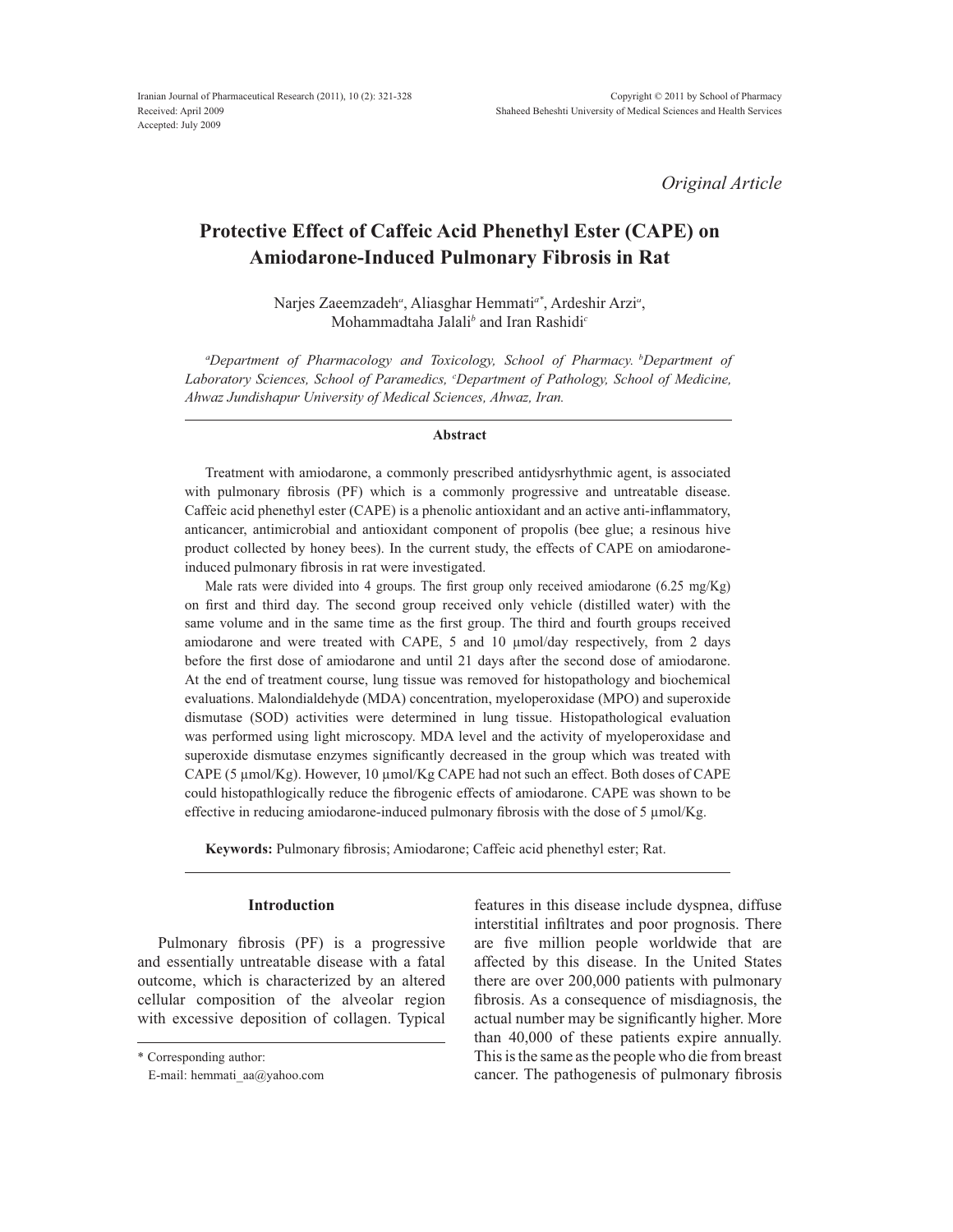remains incompletely understood, but lung inflammation is a major underlying component of a wide variety of pulmonary fibroproliferative disorders (1-3).

It has been suggested in the last decades that the main responsible agent in PF is reactive oxygen species (ROS) such as superoxide, hydrogen peroxide, peroxynitrites and hydroxyl radicals, which are generated also in normal physiological conditions in the human body. These ROS are capable of initiating and promoting oxidative damage in the form of lipid per oxidation (LPO). The antioxidant serves as a defensive factor against free radicals in the body. Enzymes such as superoxide dismutase, catalase and glutathione peroxidase are the main system that opposes oxidation and act as a protective mechanism. If the free radicals production becomes more than the capacity of enzymatic system, the second line of defense (vitamins) may come to action. Antioxidant such as vitamins C and E quench free radicals and become oxidized and inactive (3-5).

Treatment with amiodarone (AM), commonly prescribed as an antiarhythmic agent, may decrease the incidence of mortality following myocardial infarction or due to out-of-hospital sudden cardiac arrest. However amiodarone administration is associated with few adverse effects including pulmonary injury resulting in fatal pulmonary fibrosis. The mechanisms for amiodarone pulmonary injury include direct toxicity to lung tissue, hypersensitivity reaction to amiodarone, and enhanced oxidative stress. Alteration of membrane properties and activation of alveolar macrophages and cytokine release are the other proposed mechanisms of amiodarone toxicity (6, 7).

Propolis or bee glue is a resinous hive product collected by honey bees from plant exudates (especially conifer buds) and contains more than 160 constituents. It is used to repair hive cracks by bees. Historically it has been used for various purposes, especially as a medicine and has been used empirically as a traditional remedy in folk medicine for centuries. Recently, propolis has been extensively marketed by the pharmaceutical industries as an alternative medicine and as the health-food in various parts of the world. Propolis has been claimed to improve the health and prevent diseases such as diabetes, heart

diseases, and even cancer. Flavonoids are thought to be responsible for many of its biological and pharmacological activities including anticancer, anti-inflammatory, antimicrobial and antioxidant effects (7-9). Several investigations on propolis in Eastern Europe and South America have indicated that flavonoids concentrated in propolis are powerful antioxidants which are capable to scavenge free radicals (10).

Caffeic acid phenethyl ester (CAPE) is a phenolic antioxidant and is an active antiinflammatory component of propolis. CAPE was shown to exert its antioxidant activity by suppressing lipid peroxidation, scavenging the reactive oxygen species, and inhibiting xanthine oxidase and nitric oxide synthase activities. It may reduce the activity of superoxide dismutase (11). It was also found to inhibit 5-lipoxygenase catalysed oxygenation of linoleic acid and arachidonic acid in micromolar (10  $\mu$ M) concentrations and potently induces the inflammatory cell apoptosis through a glucocorticoid receptor independent mechanism  $(12)$ .

In the current study we investigated the anti-inflammatory and anti-oxidant effects of CAPE on amiodarone-induced pulmonary fibrosis in rat. The indices for evaluating these effects include: myeloperoxidase (MPO) activity, malondialdehide (MDA) concentration (indicators of oxidative stress), superoxide dismutase (SOD) activity (an antioxidant enzyme), and histopathological examination  $(12)$ .

## **Experimental**

# *Animals*

Male Wistar albino rats weighing 180-200 g were purchased from Animal house and research center, Jundishapur University of Medical Sciences, Ahwaz, Iran. The animals were kept on a standard food-pellet and tap-water *ad libitum*. The rats were housed in polycarbonate cages (5 animals per cage) and kept in an air-conditioned animals' room at a temperature of  $23 \pm 3$ °C with a relative humidity of  $50 \pm 5\%$ . The animals' room was on a 12 h light-dark period cycle.

| Chemical agents    |         |    |      |
|--------------------|---------|----|------|
| <i>Amiodarone:</i> | Donated | by | Amin |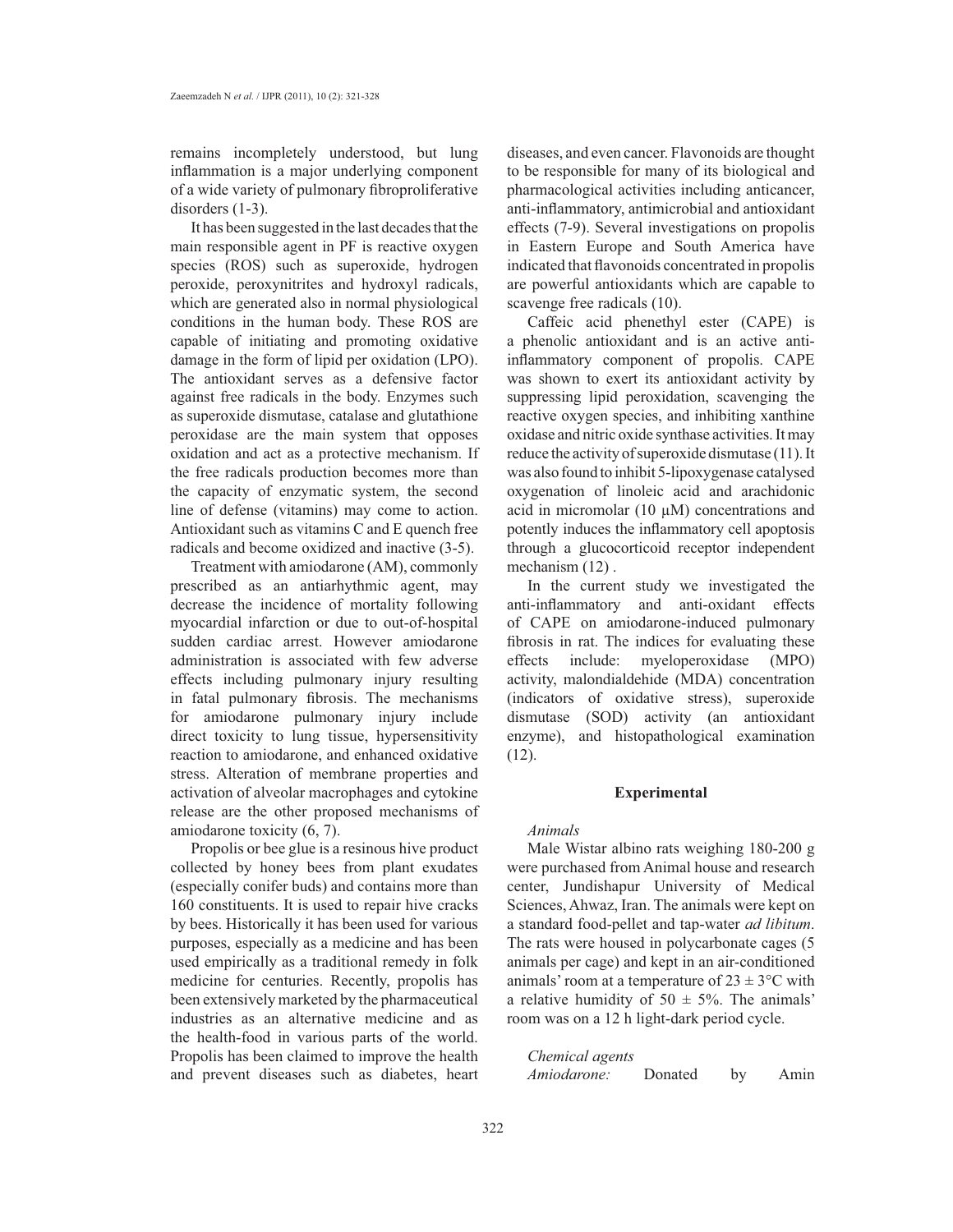Pharmaceutical Company, Isfahan, Iran

Caffeic acid phenethyl ester (CAPE)(C8221): Purchased from Sigma-Aldrich, Germany

Malondialdehyde (MDA) assay kit (NWK-MDA01): Obtained from Northwest Life Science Specialties, LLC (NWLSS™), Vancouver, Canada

Myeloperoxidase (MPO) assay kit (ASA-OO1): Obtained from Cytostore Targeted Research Tools, Canada

Superoxide dismutase (SOD) assay kit (FR10): Obtained from Oxford Biomedical Research, USA.

*Induction of pulmonary fibrosis by amiodarone*

Amiodarone was dissolved in distilled water at 60 C and allowed to be cooled in room temperature before instillation (13). The rats were anesthetized with sodium methohexital (40 mg/Kg). Two doses of amiodarone (6.25 mg/Kg) were given as intra-tracheal instillations, first on what is designated as day 1 and the second on day 3 (14).

#### *Drugs treatment groups*

The animals divided into the following groups (10 rats per group  $(n = 10)$ ): Group 1: This group received only intra-tracheal amiodarone as positive control. Group 2: The rats in this group received only intra-tracheal vehicle (distilled water) as negative control. Group 3: This group received CAPE  $5 \mu$ mol/ Kg/day, IP, from 2 days before the first dose of amiodarone instillation until 3 weeks after the second dose of amiodarone instillation. Group 4: Received CAPE 10 µmol/Kg/day, IP, 2 days before the first dose of amiodarone instillation until 3 weeks after the second dose of amiodarone (15). The vehicle in all solutions was distilled water.

## *Collecting tissue samples*

After the last injection of CAPE, rats were killed by sternotomy, following deep etherinduced anesthesia. After mid-line sternotomy, both lungs were removed. Right lungs were preserved in formaldehyde solution (10%) for histopathological evaluation and left lungs were divided into 3 parts, washed with heparinized saline and stored in  $-70^{\circ}$ C for biochemical examinations.

## *Biochemical assays*

a) *Malondialdehyde (MDA) assay*: This assay is based on the reaction of MDA with thiobarbituric acid (TBA); forming a MDA-TBA2 adduct that absorbs at 532 nm (16, 17). The assay was performed through the above mentioned kit and via the manufacturer instructions.

b) *Myeloperoxidase (MPO) assay:* In this assay,  $H_2O_2$  is broken down by MPO released from samples by homogenization in detergent. The produced radical oxygen (O) combines with a hydrogen-donating chromogen which is thereby converted to a colored compound. The appearance of this colored compound is measured, over time, with a spectrophotometer (at 450 nm) to determine MPO activity in a sample (18). The assay was performed through the above mentioned kit and via the manufacturer protocol.

c) *Superoxide dismutase (SOD) assay***:** The assay's method is based on the SOD-mediated increase in the rate of autoxidation of 5, 6, 6a, 11btetrahydro-3, 9, 10-trihydroxybenzo[c] fluorene in aqueous alkaline solution to yield a chromophore with maximum absorbance at 525 nm. The chromophore has not been isolated or characterized (19). The assay is also performed through the above mentioned kit and via the manufacturer protocol.

#### *Histopathological examination and scoring*

Lung tissues were fixed in  $10\%$  formaldehyde solution for paraffin slides and sectioned at approximately 5  $\mu$ m thickness. Tissue affixed to a glass slide deparaffinized, rehydrated and counterstained with hematoxylin and eosin (H&E) (20). The slides were examined by light microscopy and photographed (20).According to the literature, the following scoring codes were used:

 $0 =$  Normal lung tissue;  $1 =$  Minimal fibrous with thickening of alveolar or bronchial wall;  $2 =$ Moderate thickening of bronchial wall with mild damage to lung architecture;  $3 =$  Severe distortion of lung structure and presence of large fibrous areas  $(21)$ .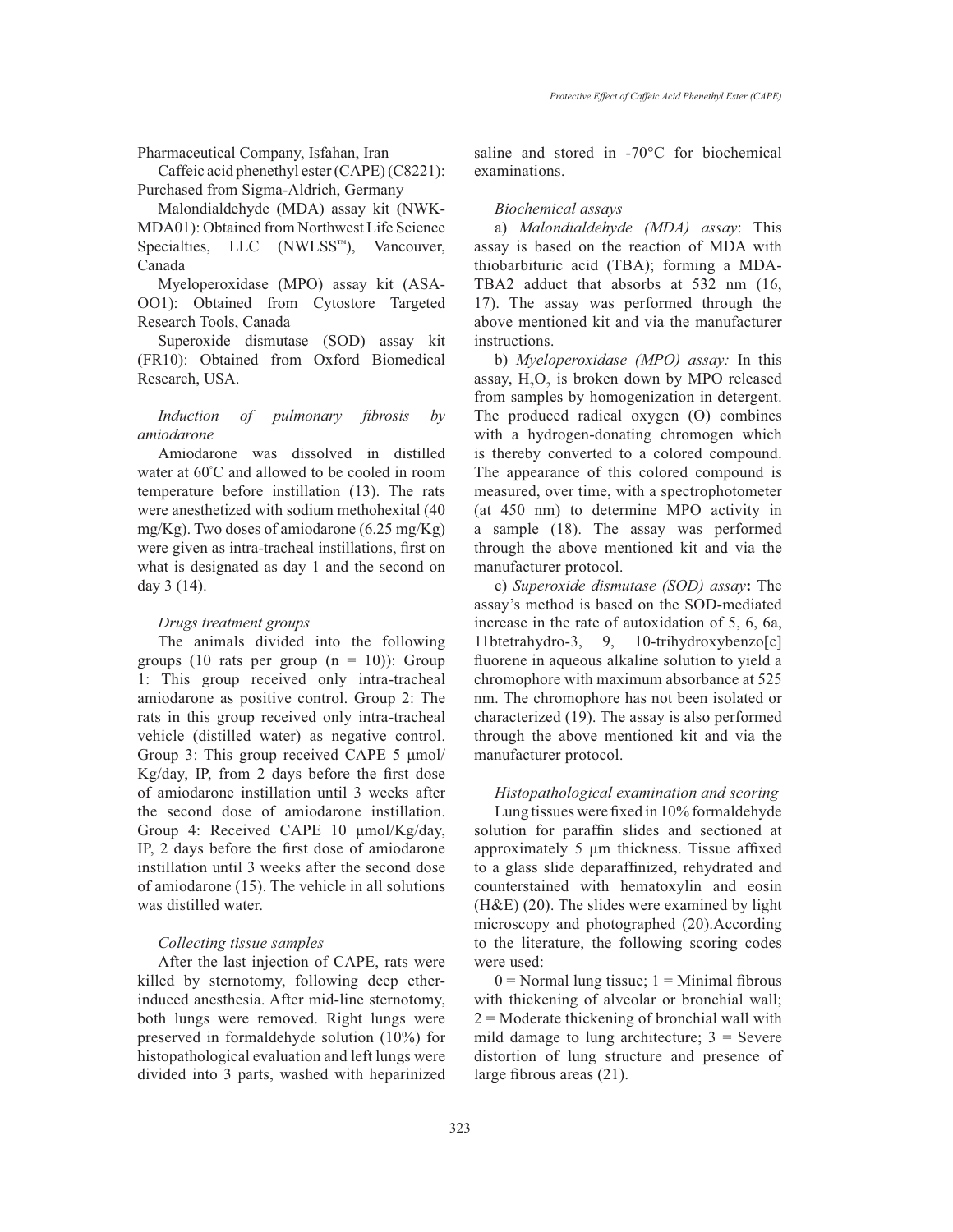

Figure 1. Lung tissue Malondialdehyde concentrations (µg/mL tissue homogenate) Significant differences between amiodarone-treated group and negative control or 5  $\mu$ M CAPE-treated groups are indicated by  $*(p < 0.001).$ 

# *Statistical analysis*

Statistical comparison was made by one-way ANOVA. Significant f- values were tested with Tukey's test. Data are presented as mean  $\pm$  SEM.

#### **Results**

# *MDA concentrations in lung tissue*

CAPE (5  $\mu$ M) could significantly (p < 0.001) reduce the MDA concentration in amiodaronetreated group. However, higher concentration of CAPE  $(10 \mu M)$  increased the MDA in amiodarone-treated lung tissue (Figure 1).

## *MPO activity in lung tissue*

CAPE (5  $\mu$ M) could significantly ( $p < 0.001$ ) reduce the MPO activity in amiodarone-treated group. However, higher concentration of CAPE (10  $\mu$ M) increased the MPO activity in amiodarone-treated lung tissue (Figure 2).

# *SOD activity in lung tissue*

CAPE (5  $\mu$ M) could significantly (p < 0.001) reduce the SOD activity in amiodarone-treated group. However, higher concentration of CAPE (10  $\mu$ M) could not reduce the SOD activity in amiodarone-treated lung tissue (Figure 3).



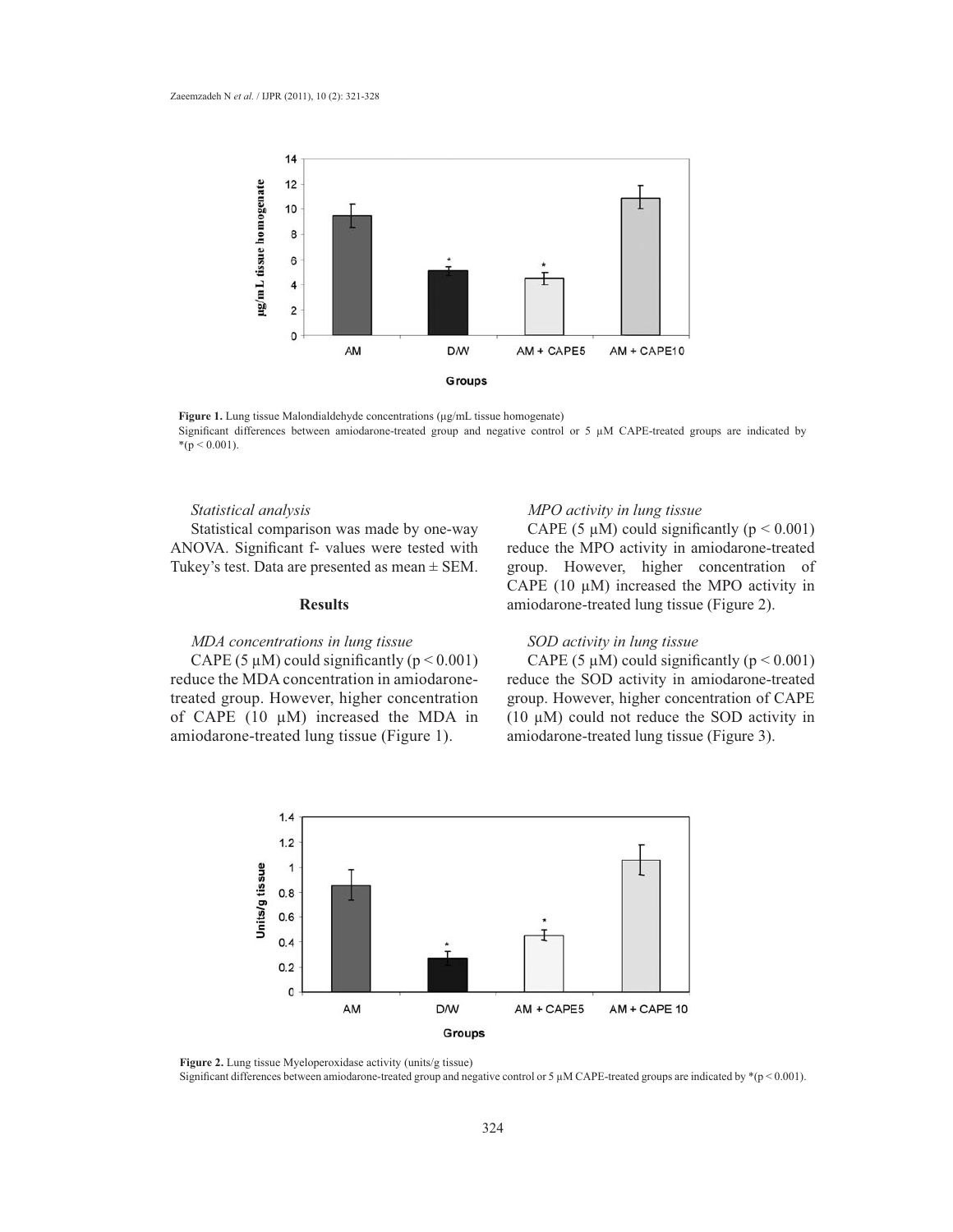

Figure 3. Lung tissue superoxide dismutase (SOD) activity (units/mL tissue homogenate) Significant differences between amiodarone-treated group and negative control or 5  $\mu$ M CAPE-treated groups are indicated by \* $(p < 0.001)$ .

# *Light microscopic results*

Histopathological evaluation of the pulmonary tissue was performed with light microscopy for the 4 different experimental groups after the end of study course. Lungs of rats in negative control group, which received distilled water, showed normal lung structure and no lesion was obvious (Figure 4). Three weeks after the second amiodarone instillation, there were infiltration of inflammatory cells and fibroblast and myofibroblast proliferation associated with perivascular and peribronchial fibrosis (Figure 5). In both CAPE-treated

groups, considerable improvement in tissue structure was observed. In these groups, less inflammatory cells and decreased alveolar thickening was evident (Figures 6 and 7).

# **Discussion**

Pulmonary fibrosis (PF) is a chronic, often fatal inflammatory interstitial lung disorder characterized by an accumulation of alveolar macrophages and neutrophils in the lower respiratory tract, parenchymal cell injury, and fibrosis of the alveolar walls  $(22)$ .



**Figure 4.** Photomicrograph of negative control lung tissue which received only IT distilled water, showing normal lung structure. No inflammatory cells are evident. Donated score = 0 (H&E, ×100).



**Figure 5.** Photomicrograph of rat lung tissue 3 weeks after the second amiodarone administration. There is an increase in cellularity of alveolar septum and intra-alveolar fibrosis with collagenous bands accompanying great septal thickness and diffuse damage to lung architecture is observed. Donated score is 3 (H&E, ×100).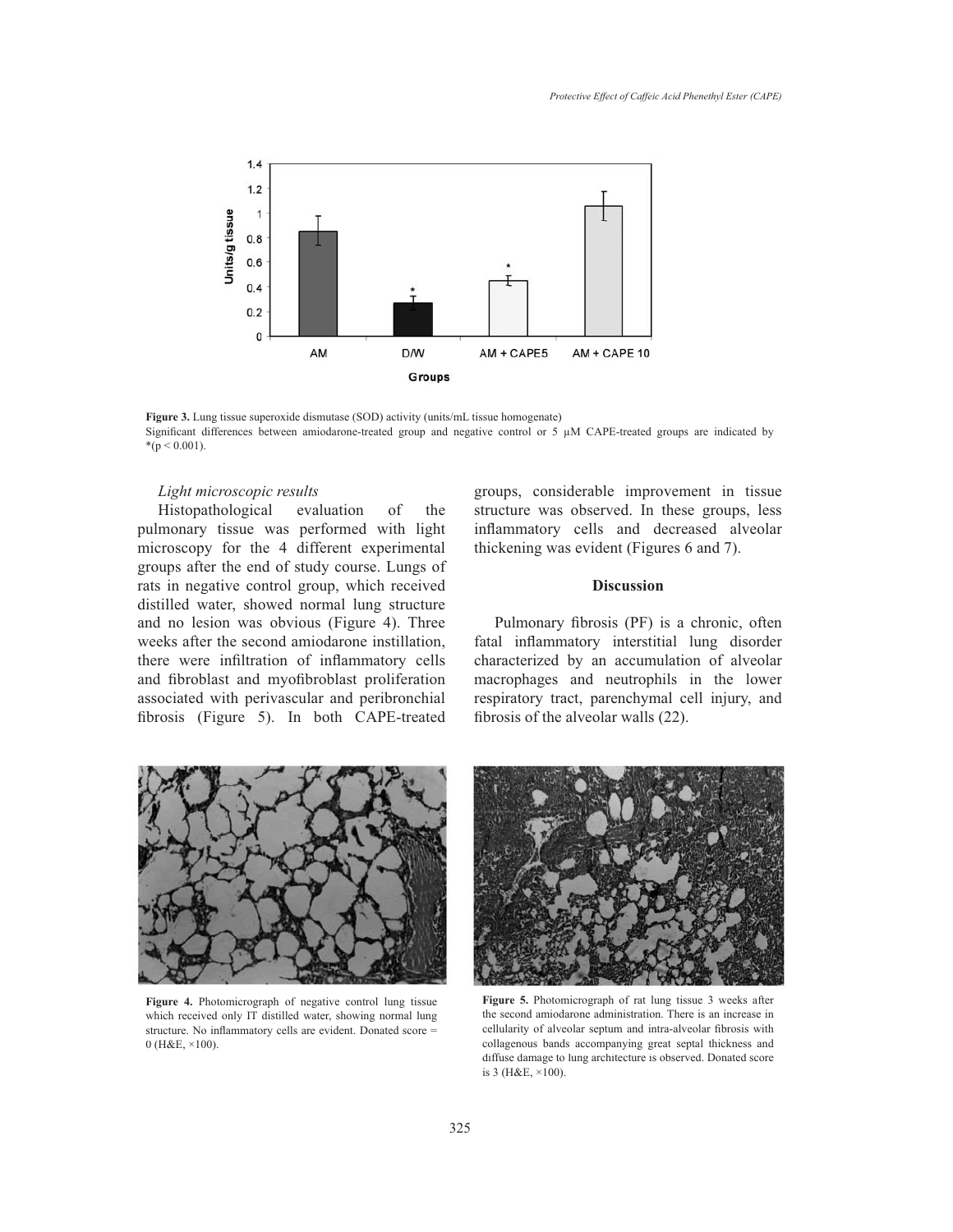

**Figure 6.** Photomicrograph of rat lung tissue which received amiodarone + CAPE 5  $\mu$ mol/Kg. Less interstitial fibrosis with scattered septal thickness and slight infiltration of lymphocytes in comparison to positive control group is seen. Donated score =  $2$  (H&E,  $\times$ 100).



**Figure 7.** Photomicrograph of rat lung tissue which received amiodarone + CAPE  $10 \text{ \mu mol/Kg}$ . Decreased fibrosis and septal thickness is evident. Donated score = 1 (H&E,  $\times$ 100).

The evidence of a redox imbalance in lung fibrosis is substantial, and the rationale for testing antioxidants as potential new therapeutics for lung fibrosis is appealing. Current animal models of lung fibrosis showed a clear involvement of ROS in their pathogenesis (23).

The mechanisms proposed for amiodaroneinduced PF are: (i) altered inflammatory mediator release; (ii) cell membrane perturbation; (iii) phospholipidosis promotion; (iv) altered  $Ca<sup>2+</sup>$  cellular homeostasis; (v) mitochondrial dysfunction; and (vi) free radical production. Although the exact mechanism is not fully understand (24).

In this model of amiodarone-induced lung injury we observed a decrease in malondialdehyde concentrations, and myeloperoxidase and superoxide dismutase activities in lung tissue with CAPE  $(5 \mu \text{mol/kg})$ . In addition, in histopathological examination there were structural changes in amiodarone-treated group in comparison to negative control group (D/W treated animals). A pronounced decreased in lung fibrosis was occurred in CAPE treated groups. Previous researches showed free radical scavenging, anti-inflammatory, anti-fibrotic and anti-endotoxine activities for CAPE (12, 21, 25).

In this study MDA increased significantly in the amiodarone treated group in comparison with the vehicle treated rats, and CAPE with the dose of 5  $\mu$ mol/kg could decrease it significantly even less than the negative control group .As MDA is a highly reactive agent produced

as a byproduct of polyunsaturated fatty acid peroxidation and arachidonic acid metabolism, (26) we can say that low-dose CAPE is a very potent anti-lipid peroxidation and antioxidant agent. In contrast to previous studies(12, 21), there was not any improvement with  $10 \mu$ mol/kg CAPE and even there was significant increase in MDA concentration in comparison with negative control and low dose CAPE groups.

In current study we also found a significant decrease in MPO activity in the low-dose CAPE treated animals in comparison to positive control. When accumulated and activated, neutrophils can release myeloperoxidase, an 115,000-dalton protein which can interact with  $H_2O_2$ , a product of both mononuclear phagocytes and neutrophils, to form a highly toxic anion, which can initiate oxidative stress (12, 22). Our results suggest that low dose CAPE could successfully decrease inflammation and oxidant-mediated lung toxicity. However; high dose of CAPE had opposite effect compared to the previous studies; In fact there was significant increase in MPO activity in comparison with negative control and low dose CAPE groups (12, 21).

According to these findings it may exists a toxic effect for CAPE of 10µmol/kg via oxidant system. One possible explanation for this finding is that administration of high dose of CAPE (10  $\mu$ mol/kg) might have caused tissue injury related to another species of active oxygen. It should evaluate more, as the other studies do not show such an effect. Also it may be an observer error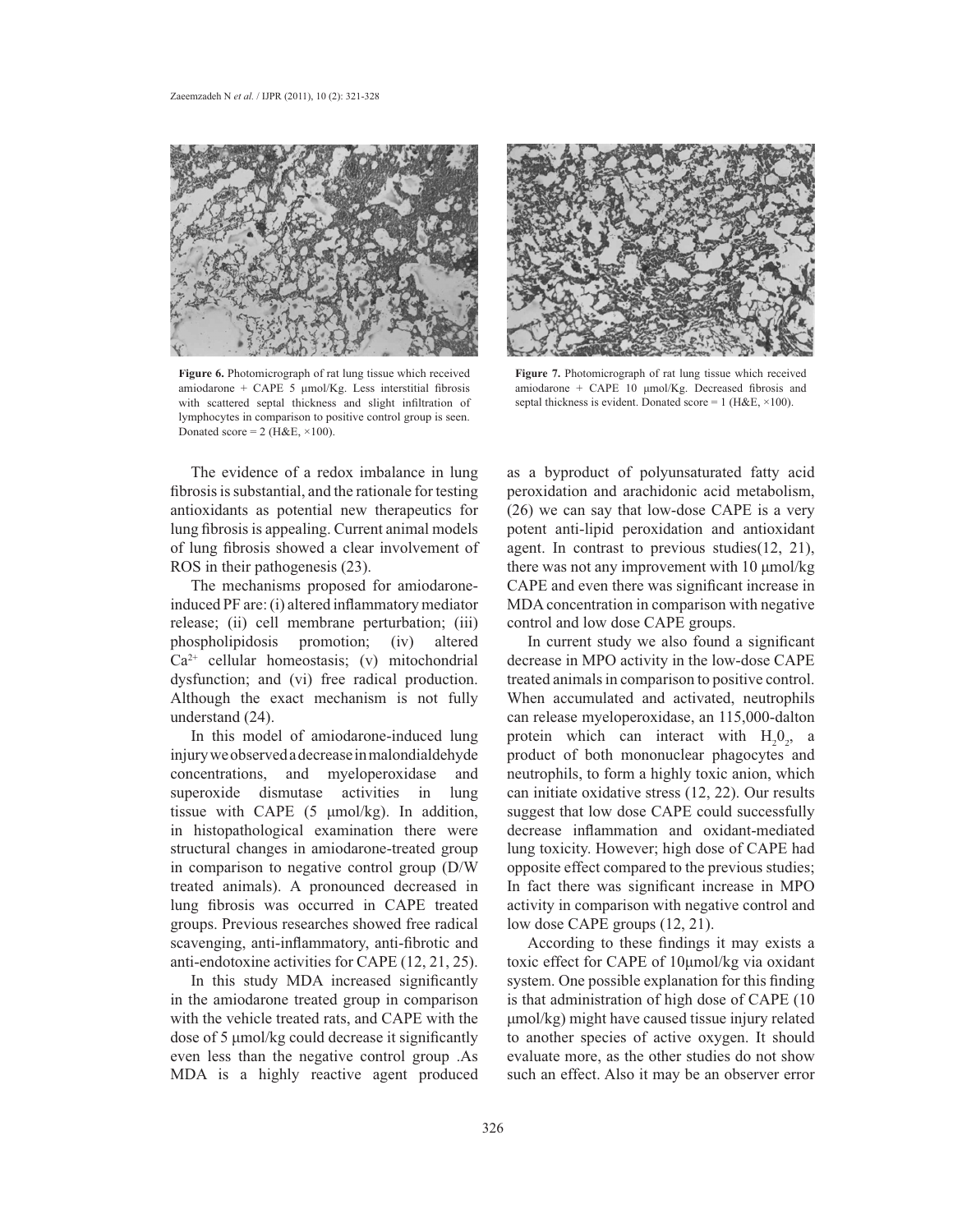or a technical defect in some studies.

We also found significant increase in SOD activity in positive control group in comparison with negative control. It is reasonable, as in the normal airway mucosa, antioxidant defense systems, such as superoxide dismutase (SOD), glutathione peroxidase, and catalase exist to protect the mucosa from various oxidant stimuli and in fact this enzyme has applied for the treatment of PF in some studies (27, 28) and they showed inhibitory effects of SOD on bleomycine-induced pulmonary fibrosis. As it was expected there was significant decrease in SOD activity in 5 umol/kg CAPE-treated group, close to negative control, which shows  $5 \mu$ mol/ kg CAPE decreased the need for compensatory increase in SOD activity against amiodaroneinduced oxidative injury.

In this study, we concluded that systemic CAPE with the dose of  $5\mu$ mol/kg can diminish amiodarone-induced lung injury successfully. Therefore; CAPE may be a potential treatment for pulmonary fibrosis. However more investigations are required to elucidate the exact mechanism of this novel agent in pulmonary fibrosis.

#### **Acknowledgments**

This project is a part of the thesis for N. Zaeemzadeh as a PhD Student of pharmacology (via the project numbered U-86001) and the authors wish to thank Ahwaz Jundishapur University of Medical Sciences for their financial support and Dr. Ariyan Esmaeeli for his great cooperation as the statistical consultant.

#### **References**

- (1) Coker RK and Laurent GJ. Anticytokine approaches in pulmonary fibrosis: bringing factors into focus. *Thorax* (1997) 52: 294-6.
- (2) Zhang K and Phan SH. Cytokines and pulmonary fibrosis. Biol. Signals (1996) 5: 232-9.
- Hemmati AA, Aghel N, Nazari Z, Mohammadian B (3) and Hasanvand N. Grape seed extract can reduce the fibrogenic effect of bleomycin in rat lung. Iranian J. *Pharm. Sci*. (2006) 2: 142-150
- Kalpana C, Sudheer AR, Rajasekharan KN and Menon (4) VP. Comparative effects of curcumin and its synthetic analogue on tissue lipid peroxidation and antioxidant status during nicotine-induced toxicity. *Singapore Med*

*J.* (2007) 48: 124-30.

- (5) Mohammadzadeh S, Hamedi M, Amanzadeh Y, Sadat Ebrahimi SE and Ostad SN. Antioxidant power of Iranian propolis extract. *Food Chem*. (2007) 103: 729-33.
- (6) Bolt MW, Racz WJ, Brien JF and Massey TE. Effects of vitamin E on cytotoxicity of amiodarone and *N*-desethylamiodarone in isolated hamster lung cells. *Toxicol*. (2001) 166: 109-18.
- (7) Punithavathi D, Venkatesan N and Babu M. Protective effects of curcumin against amiodarone-induced pulmonary fibrosis in rats. Br. J. Pharmacol. (2003) 139: 1342-50.
- (8) Feng L, Suresh A, Yasuhiro T and Shigetoshi K. Cytotoxic constituents from Brazilian red propolis and their structure–activity relationship.*Bioorg. Med. Chem.* (2008) 16: 5434-40
- (9) Sahin O, Sulak O, Yavuz Y, Uz E, Eren I and Ramazan Yilmaz H. Lithium-induced lung toxicity in rats: the effect of caffeic acid phenethyl ester (CAPE). *Pathology* (2006) 38: 58-62.
- (10) Padmavathi R, Senthilnathan P, Chodon D and Sakthisekaran D. Therapeutic effect of paclitaxel and propolis on lipid peroxidation and antioxidant system in 7,12-dimethyl benz(*a*)anthracene-induced breast cancer in female Sprague Dawley rats. *Life Sci*. (2006) 78: 2820-5.
- (11) Koksel O, Ozdulger A, Tamer L, Cinel L, Ercil M, Degirmenci U, Kanik A and Atik U Effects of caffeic acid phenethyl ester on lipopolysaccharide-induced lung injury in rats. *Pulm. Pharmacol. Ther.* (2006) 19: 90-5.
- (12) Card JW, Leeder RG, Racz WJ, Brien JF, Bray TM and Massey TE. Effects of dietary vitamin E supplementation on pulmonary morphology and collagen deposition in amiodarone- and vehicle-treated hamsters. *Toxicology* (1999) 133: 75-84.
- (13) Taylor MD, Van Dyke K, Bowman LL, Miles PR, Hubbs AF, Mason RJ, Shannonc K and Reasor MJ. A characterization of amiodarone-induced pulmonary toxicity in F344 rats and identification of surfactant protein-D as a potential biomarker for the development of the toxicity. *Toxicol. Appl. Pharmacol*. (2000) 167: 182-90.
- (14) Agoston M, Orsi F, Feher E, Hagymasi K, Orosz Z, Blazovics A, Feher J and Vereckei A. Silymarin and vitamin E reduce amiodarone-induced lysosomal phospholipidosis in rats. *Toxicology* (2003) 190: 231-41.
- (15) Jentzsch AM, Bachmann H, Furst P and Biesalski HK. Improved analysis of malondialdehyde in human body fluids. Free Radic. Biol. Med. (1996) 20: 251-6.
- (16) Miller LS, O'Connell RM, Gutierrez MA, Pietras EM, Shahangian A, Gross CE, et al. MyD88 mediates neutrophil recruitment initiated by IL-1R but not TLR2 activation in immunity against Staphylococcus aureus. Immunity. 2006; 24: 79-91.
- (17) Miller LS, O'Connell RM, Gutierrez MA, Pietras EM, Shahangian A, Gross CE, Thirumala A, Cheung AL,